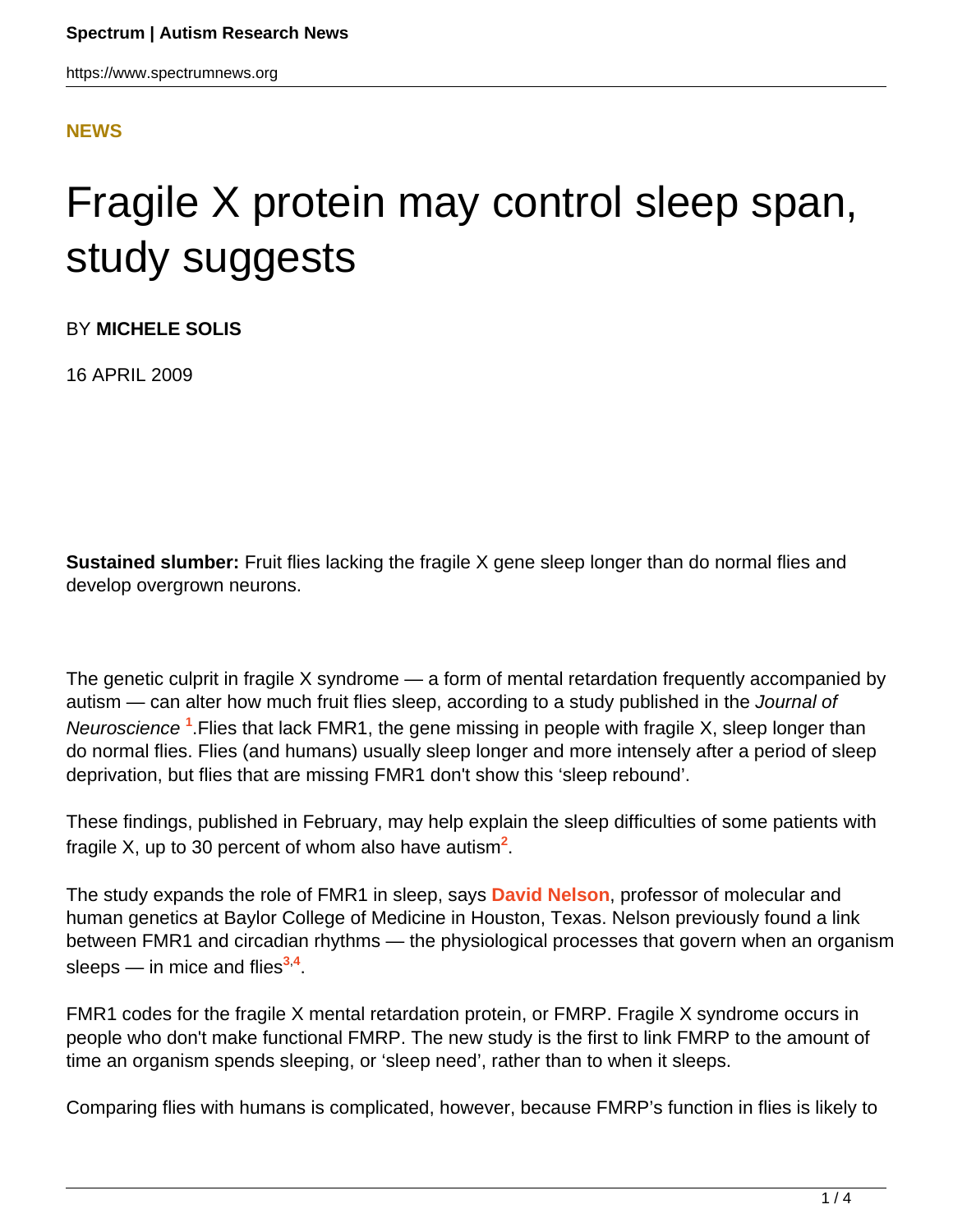be shared among several genes in humans, Nelson says.

The scientists who led the new study initially designed the fly experiments in order to better understand the function of normal sleep. The researchers propose that the amount of time an organism sleeps is determined by the amount of electrical activity in synapses, the junctions between neurons in the brain. Learning spurs molecular changes at the synapse, boosting the electrical signals that pass through.

"The general idea that we are testing is that the more you use your neurons and strengthen your synapses during waking, the more you need to sleep," says **[Chiara Cirelli](http://www.sleepconsciousness.org/People/ChiaraCirelli.html)**, associate professor of psychiatry at the University of Wisconsin–Madison. Maintaining stronger synapses is energetically expensive, according to Cirelli. Some studies have suggested that sleep curbs this unsustainable growth by weakening strong synapses and culling weak ones**<sup>5</sup>** .

To test this idea, the researchers studied both fruit flies lacking FMRP and fruit flies with excess FMRP. Flies that lack FMRP have overgrown dendrites — the branches of neurons that receive signals from other neurons — with many synapses; those with too much FMRP have scrawny dendrites with fewer synapses.

According to the researchers' hypothesis, these two types of flies should have different sleep needs: those with more synapses should need more sleep, whereas those with fewer synapses should need less.

To monitor sleep in flies, the scientists looked for periods when the flies were not moving. By measuring how often a fly crossed an infrared beam transmitted through its test-tube home, the scientists found that, on average, flies missing FMRP sleep four hours longer than do control flies in a 24-hour period. In contrast, flies with excess FMRP sleep about three hours less than do control flies.

Although this matches Cirelli's prediction, she is cautious about what it means for her hypothesis about sleep's function. "This is absolutely only a correlation," she says, citing the need for an experiment that tracks whether the number of synapses changes between sleeping and waking periods in these flies.

## Flies to humans:

The researchers also tested how the flies react to sleep deprivation. They first deprived flies of sleep for 24 hours by mechanically shaking their test tubes. Neither the flies lacking FMR1 nor those overexpressing FMR1 exhibited a sleep rebound: their total sleep duration went unchanged, and they didn't sleep any more deeply.

Although these experiments indicate that FMR1 expression clearly influences sleep, unraveling the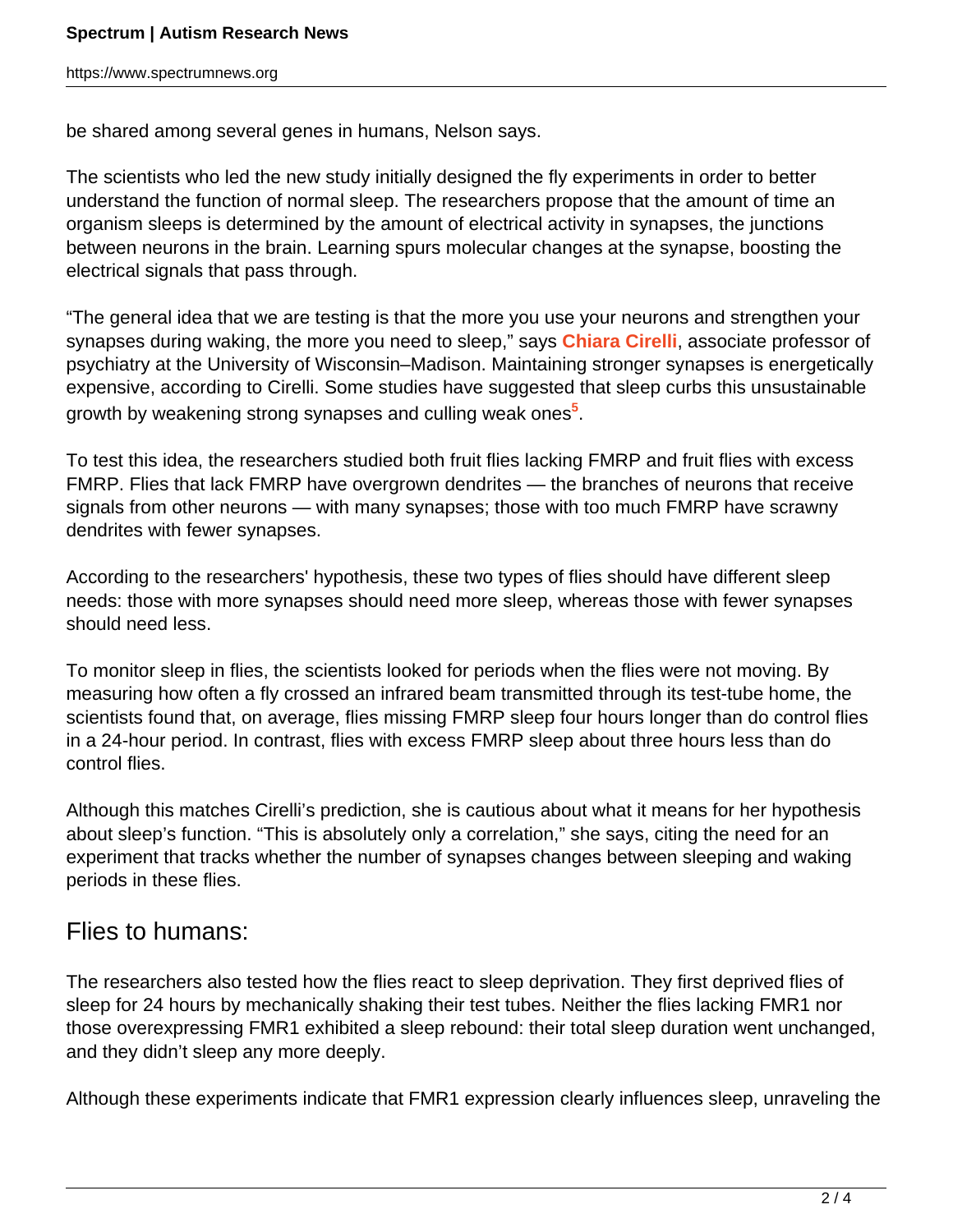precise biological mechanism behind this connection may be challenging because FMRP controls the synthesis of many different proteins in the brain.

"[FMRP] controls the expression of so many genes and proteins, it might be a little bit naïve to think that the effects on sleep are through dendritic morphology, though this is still our working hypothesis," Cirelli says.

In some respects, these flies are poor models of people with fragile X syndrome. The study found that flies that lack FMRP spend an abnormally long time sleeping, whereas anecdotal reports have indicated that children with fragile X sleep less than healthy children.

"[I] don't observe longer sleep duration for any children with fragile X or autism," says **[Beth](http://www.ucdmc.ucdavis.edu/psychiatry/ourteam/faculty/goodlin-jones.html) [Goodlin-Jones](http://www.ucdmc.ucdavis.edu/psychiatry/ourteam/faculty/goodlin-jones.html)**, associate professor of clinical psychiatry at the University of California, Davis. Instead, she finds that children with fragile X or autism struggle to fall asleep, and then wake up during the night**<sup>6</sup>** .

Researchers have conducted only a few sleep studies of fragile X, which are difficult to compare because they relied on different methods to measure sleep. Goodlin-Jones finds that the number of nighttime awakenings recorded in children depends on whether she observes videotapes of sleep or uses actigraphy, a method that tracks movement via a wristwatch-like device**<sup>7</sup>** .

For instance, a researcher watching a videotape would probably spot a participant who woke up during sleep without moving, but actigraphy would miss that event.

Genetics also complicates a direct comparison between flies and humans. Nelson, who has developed animal models of fragile X, notes that humans have two other genes related to FMR1 — FXR1 and FXR2 — which may be able to compensate when FMR1 is lost. Flies don't have these genes, however, so their loss of FMR1 may lead to a substantially different phenotype.

"When you take away the FMR1 in flies, there's nothing to step in and help," says Nelson. "So how directly you can compare the FMR1 flies to fragile X patients is up in the air."

## References:

- 1. Bushey D. et al. J. Neurosci. **29**, 1948-1961 (2009) **[PubMed](http://www.ncbi.nlm.nih.gov/pubmed/19228950) ?**
- 2. Harris S.W. et al. Am. J. Ment. Retard. **113**, 427-438 (2008) **[PubMed](http://www.ncbi.nlm.nih.gov/pubmed/19127654) ?**
- 3. Morales J. et al. Neuron **34**, 961-972 (2002) **[PubMed](http://www.ncbi.nlm.nih.gov/pubmed/12086643) ?**
- 4. Zhang J. et al. Am. J. Hum. Genet. **83**, 43-52 (2008) **[PubMed](http://www.ncbi.nlm.nih.gov/pubmed/18589395) ?**
- 5. Tononi G. et al. Sleep Med. Rev. **10**, 49-62 (2006) **[PubMed](http://www.ncbi.nlm.nih.gov/pubmed/16376591) ?**
- 6. Goodlin-Jones B.L. et al. J. Am. Acad. Child Adolesc. Psychiatry **47**, 930-938 (2008)